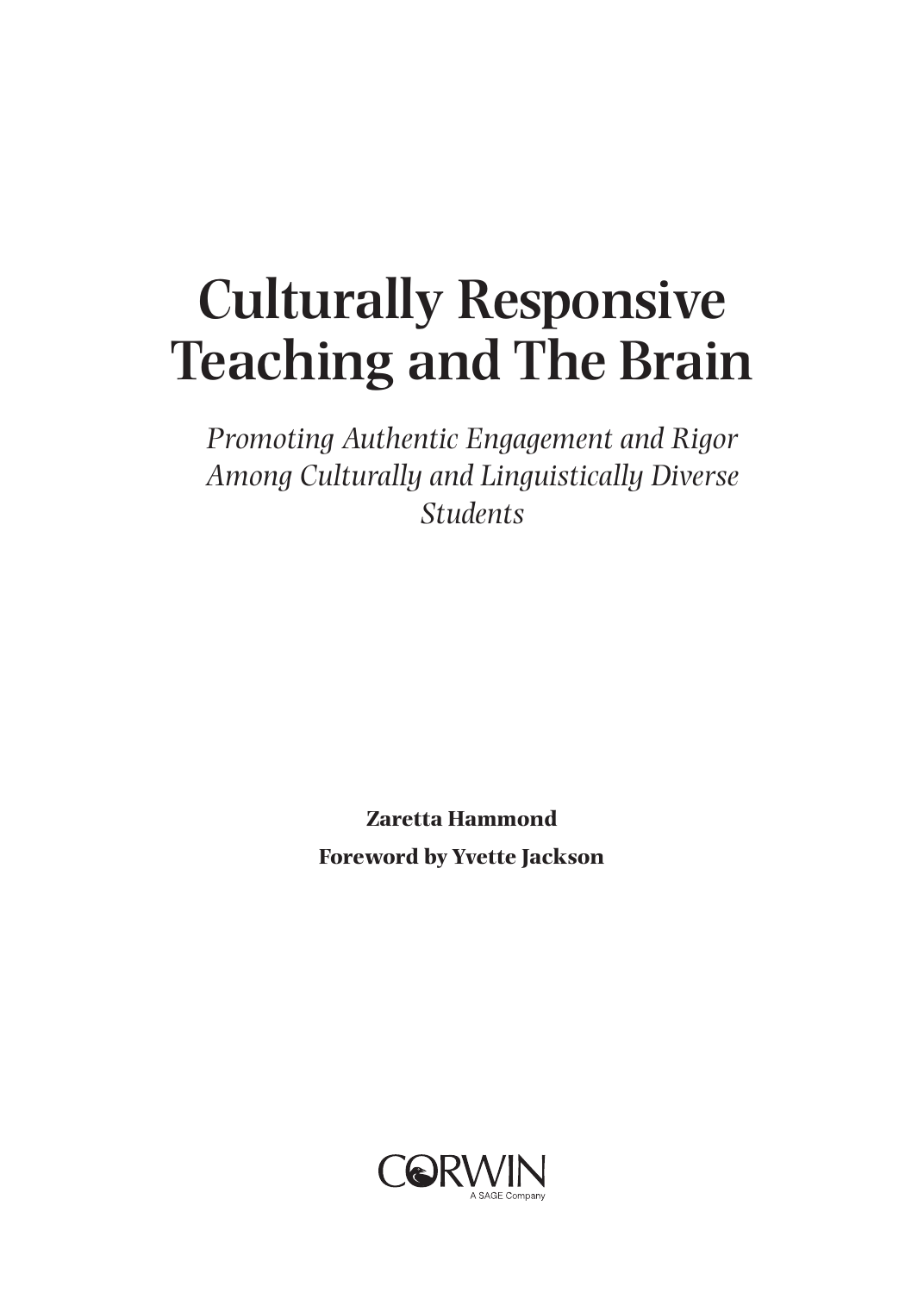*This book is dedicated to my children, Morgan and Zindzi. You have been my greatest teachers.*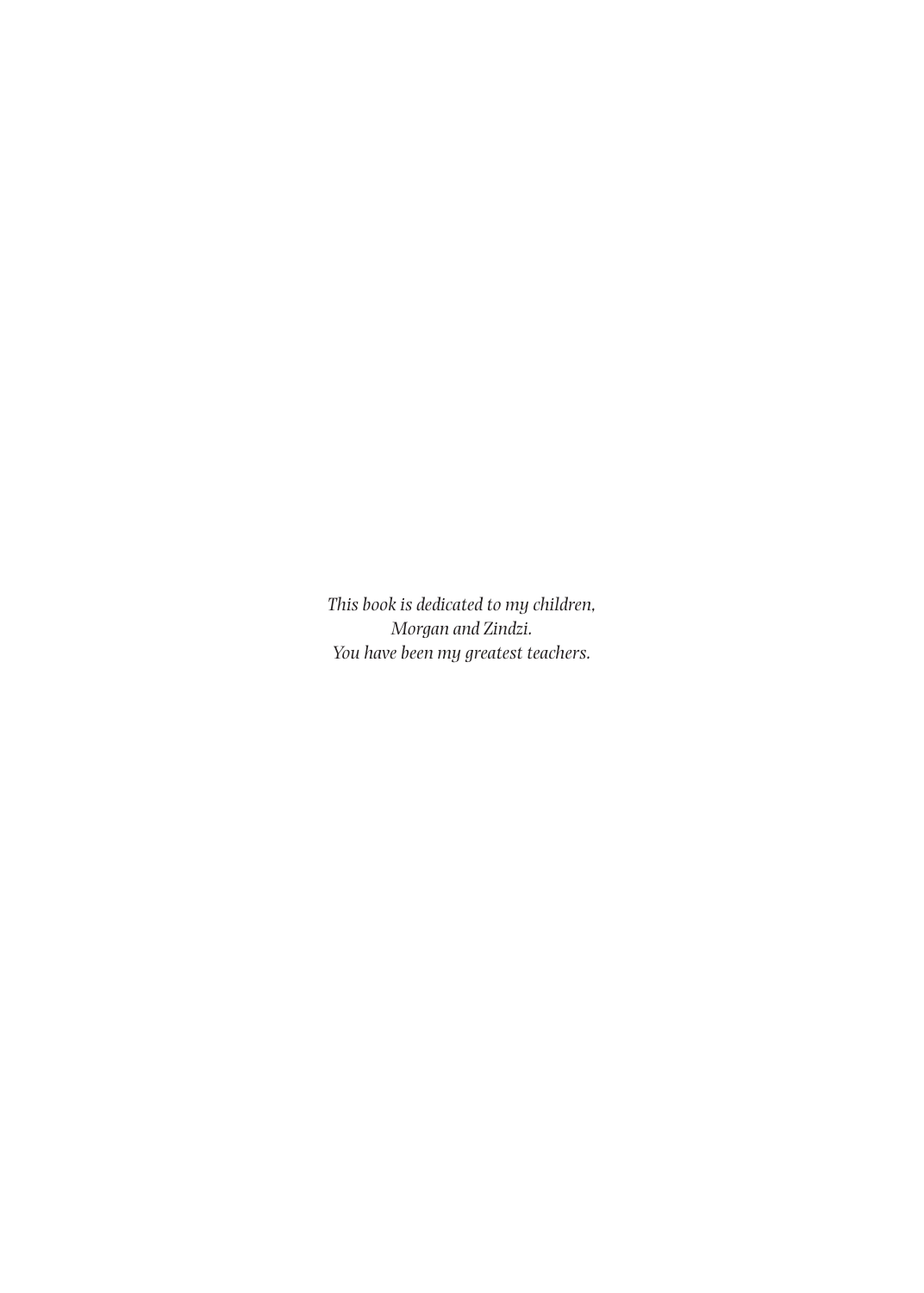

#### FOR INFORMATION:

Corwin A SAGE Company 2455 Teller Road Thousand Oaks, California 91320 (800) 233-9936 www.corwin.com

SAGE Publications Ltd. 1 Oliver's Yard 55 City Road London EC1Y 1SP United Kingdom

SAGE Publications India Pvt. Ltd. B 1/I 1 Mohan Cooperative Industrial Area Mathura Road, New Delhi 110 044 India

SAGE Publications Asia-Pacific Pte. Ltd. 3 Church Street #10-04 Samsung Hub Singapore 049483

Acquisitions Editor: Dan Alpert Associate Editor: Kimberly Greenberg Editorial Assistant: Cesar Reyes Production Editor: Amy Schroller Copy Editor: Kimberly Hill Typesetter: C&M Digitals (P) Ltd. Proofreader: Laura Webb Indexer: Karen Wiley Cover Designer: Anupama Krishnan Marketing Manager: Stephanie Trkay

### Copyright  $@$  2015 by Corwin

All rights reserved. When forms and sample documents are included, their use is authorized only by educators, local school sites, and/or noncommercial or nonprofit entities that have purchased the book. Except for that usage, no part of this book may be reproduced or utilized in any form or by any means, electronic or mechanical, including photocopying, recording, or by any information storage and retrieval system, without permission in writing from the publisher.

All trade names and trademarks recited, referenced, or reflected herein are the property of their respective owners who retain all rights thereto.

Printed in the United States of America.

ISBN 978-1-4833-0801-2

This book is printed on acid-free paper.

14 15 16 17 18 10 9 8 7 6 5 4 3 2 1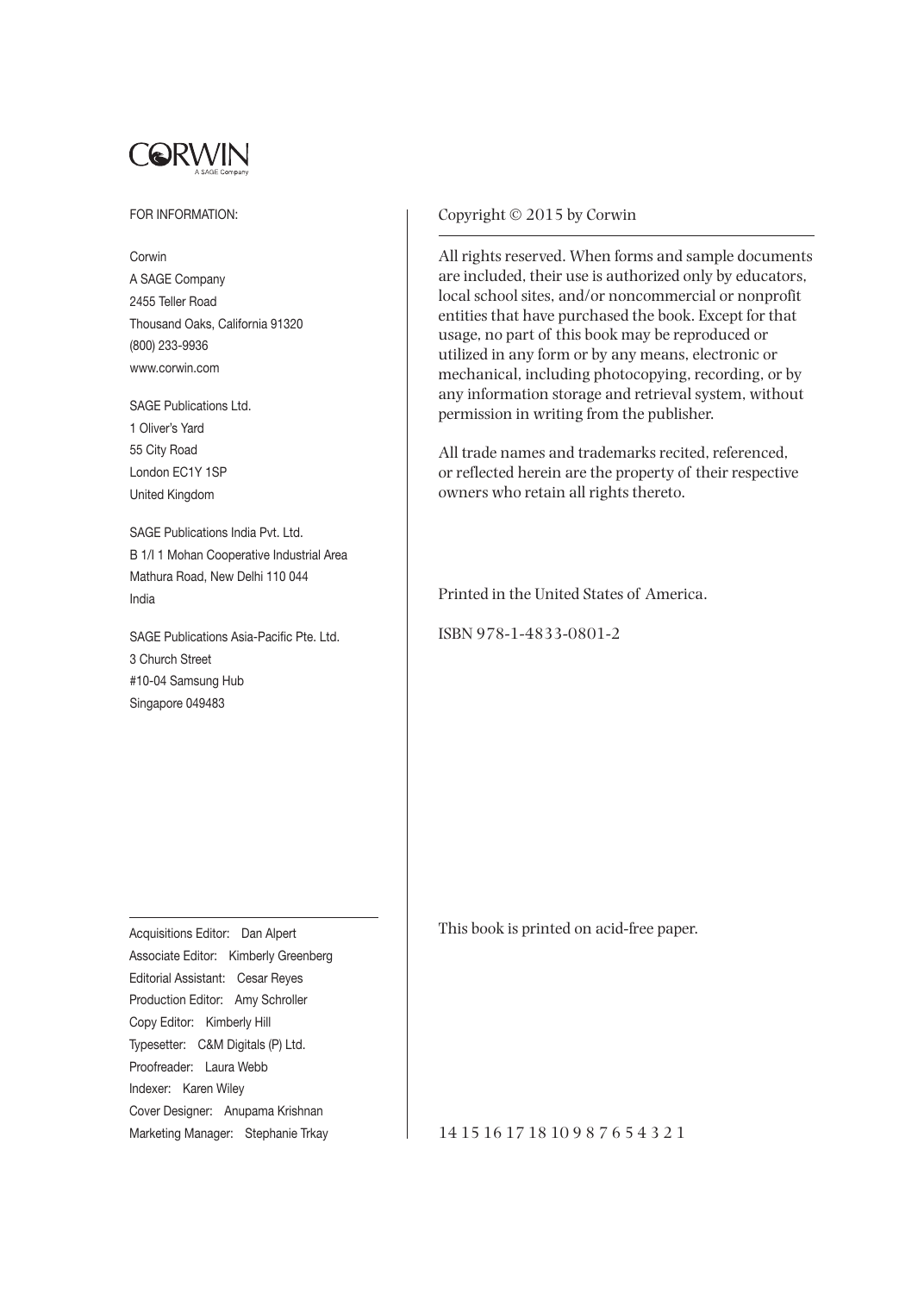# **Contents**

| <b>Foreword</b><br>Dr. Yvette Jackson                    | vi   |
|----------------------------------------------------------|------|
| <b>Acknowledgments</b>                                   | viii |
| <b>About the Author</b>                                  | хi   |
| <b>Introduction</b>                                      | 1    |
| <b>PART I-BUILDING AWARENESS AND KNOWLEDGE</b>           | 11   |
| 1. Climbing Out of the Gap                               | 12   |
| 2. What's Culture Got to Do with It?                     | 21   |
| This Is Your Brain on Culture<br>$\mathbf{3}_{1}$        | 36   |
| 4. Preparing to Be a Culturally Responsive Practitioner  | 52   |
| <b>PART II-BUILDING LEARNING PARTNERSHIPS</b>            | 71   |
| 5. Building the Foundation of Learning Partnerships      | 72   |
| 6. Establishing Alliance in the Learning Partnership     | 88   |
| 7. Shifting Academic Mindset in the Learning Partnership | 108  |
| <b>PART III—BUILDING INTELLECTIVE CAPACITY</b>           | 121  |
| 8. Information Processing to Build Intellective Capacity | 122  |
| <b>Creating a Culturally Responsive</b><br>9.            |      |
| <b>Community for Learning</b>                            | 142  |
| <b>Epilogue</b>                                          | 152  |
| <b>Glossary</b>                                          | 155  |
| <b>References and Further Reading</b>                    | 161  |
| <b>Index</b>                                             | 169  |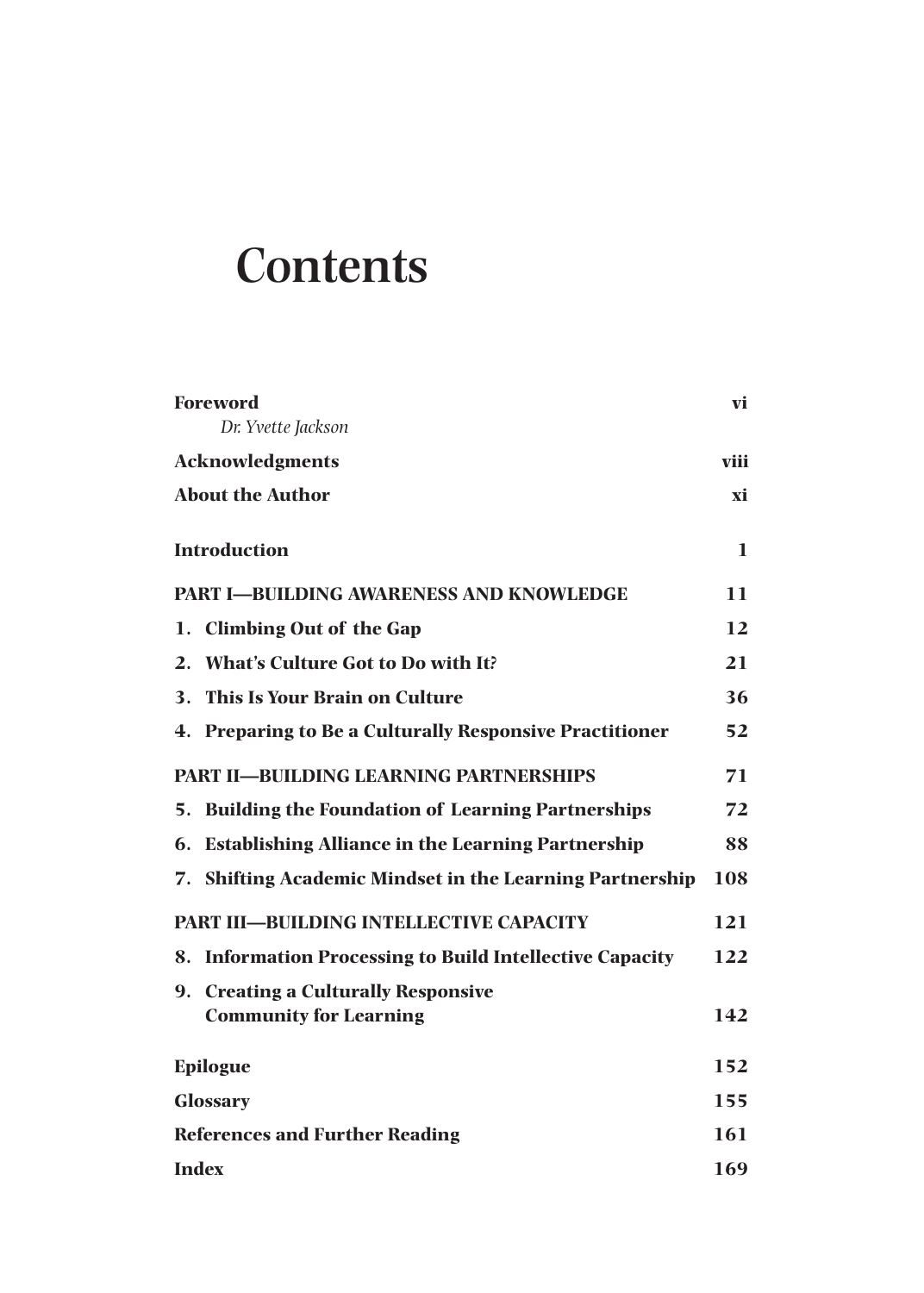### **Foreword**

**N**euroscience research has substantiated a reality that we should relish: We are all wired for expansive learning, high intellectual performances, and self-determination!

Although this has been verified, there is a syllogism for educators that should be proven to be true and yet has still not become the performance standard: If all brains are wired for expansive learning, high intellectual performances and self-determination, then students of color should be experiencing this state of being. Since neuroscience has proven the validity of the premise of this syllogism, this is the time for a seminal question to be reckoned with: Why are so many students of color underachieving?

We can't overstate the fact that this reality is a complex conundrum, requiring the need to consider and address a myriad of underregarded factors, the most prevalent being lack of belief in the innate intellectual potential of these students. The most poignant consideration to address in order to answer this seminal question takes us back to the finding from neuroscience: If all students are wired for expansive learning and self-determination, what is needed to activate that wiring for optimal connectivity for students of color? The answer: mediating learning through cultural responsive teaching.

When the brain encounters information, especially during the act of reading and learning, it's searching for and making connections to what is personally relevant and meaningful. What is relevant and meaningful to an individual is based on his or her cultural frame of reference. Finding cultural relevance and personal connections give us perspective, engages our attention, and assists us in interpreting and inferring meaning, enabling the depth of understanding and interest needed for what are considered acts of high intellectual processing such as conceptualizing, reasoning, or theorizing (Jackson, 2011).

Unfortunately, teachers are too often unaware of the fact that the connections they choose to assist students in understanding concepts being taught are in fact "cultural," reflective of the lived, familiar experiences of students who are not students of color, leaving students of color in a state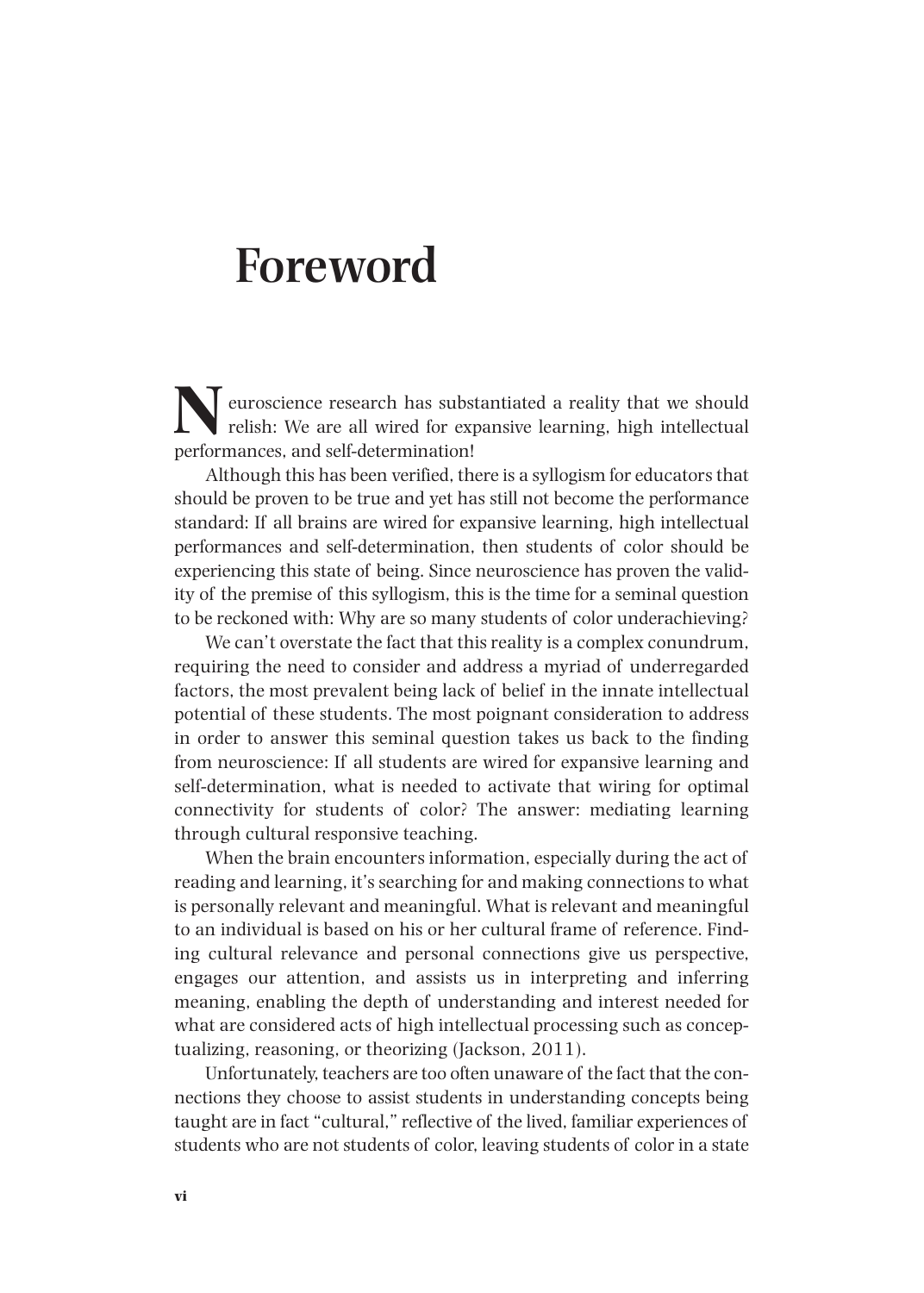of disconnect, and often a deep sense of frustration. As much as they search to find the relevance that would enable them to be engaged and make meaning, they are unable, so their innate ability for high levels of cognitive processing is inhibited.

Cultural relevance is the key to enabling the cognitive processing necessary for learning and imperative for engaging and unleashing intellectual potential for students of color. Neuroscience has informed us that it is the catalyst that activates the wiring for neural connectivity to be optimized for learning. But why? And how can we use this information to assist the tens of thousands of teachers around the country who search tirelessly for what's needed to design their teaching to be culturally responsive to students of color so they can perform at the high levels they believe these students are capable of attaining?

Cultural responsiveness is not a practice; it's what informs our practice so we can make better teaching choices for eliciting, engaging, motivating, supporting, and expanding the intellectual capacity of ALL our students. *Culturally Responsive Teaching and The Brain: Promoting Authentic Engagement and Rigor* elucidates for us the neuroscience behind why culture is the fundamental imperative for learning. Zaretta Hammond translates this science into a framework that enables teachers to both create the relationships *and* apply strategies that foster culturally responsive teaching to optimize learning, enabling us to make real the implication of the syllogism that students of color can demonstrate the expansive learning, high intellectual performances, and self-determination for which their brains are wired to achieve.

*Dr. Yvette Jackson*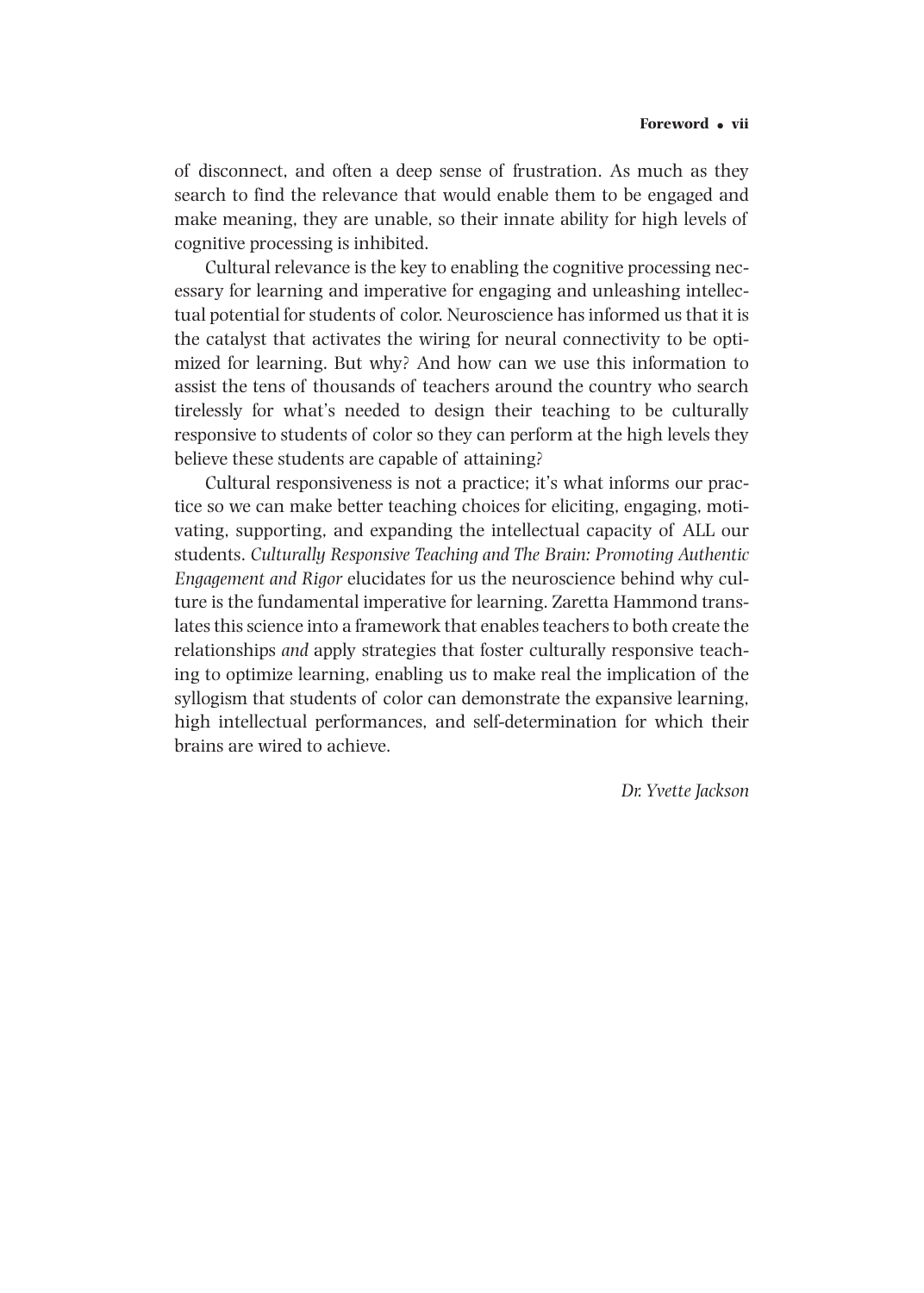# **Acknowledgments**

**I** remember the day in 2000 a principal suggested I write this book as she left my conference breakout session. I had just presented findings from my 3-year pilot program on educational equity as part of the Bay Area School Reform Collaborative (BASRC) annual conference. I thought it was ironic for her to say that given so very few people had attended this session where I talked about equity, instruction, and brain science. But the idea was planted. Over the years, I found other teachers, leaders, and researchers interested in the topic. Every conversation and article shared has contributed to this book. I thank each one of you for being part of my personal learning community. I also want to thank those teachers who invited me into their classrooms to explore these ideas in real time and shared their practice with me.

I also want to appreciate my National Equity Project family. My two tours of duty allowed space to practice and refine many of these ideas. To LaShawn Route-Chatmon, I appreciate your continuous encouragement. Victor Cary, I am so glad you liked talking about neuroscience just as much as I did. And a special thank you to coaches, Mark Salinas and Colm Davis, who were so kind to read the first draft and offer insightful feedback. It's a better book because of you.

For their commitment to ensuring the next generation of teachers are culturally conscious, I'd like to acknowledge my St. Mary's College colleagues, Clifford Lee and Rania Leon. I am privileged to teach with you.

A shout out to Steve Jubb, Michelle Grant-Groves, Sarah Breed, Mica Mosely, Shane Safir, Leslie Plettner, and Susan Sandler. You all have been my cheerleaders over the years. A special thanks to Professor Nikole Richardson at Mills College who reminded me that I wasn't writing for myself but for teachers who were committed to being culturally responsive educators.

Becki Cohn-Vargas, you deserve a special thanks for being a great matchmaker and introducing me to Dan. I so appreciated our shoptalk over lunch. Thanks to my editor, Dan Alpert, for being a champion for this book during a very difficult personal period. My appreciations also go out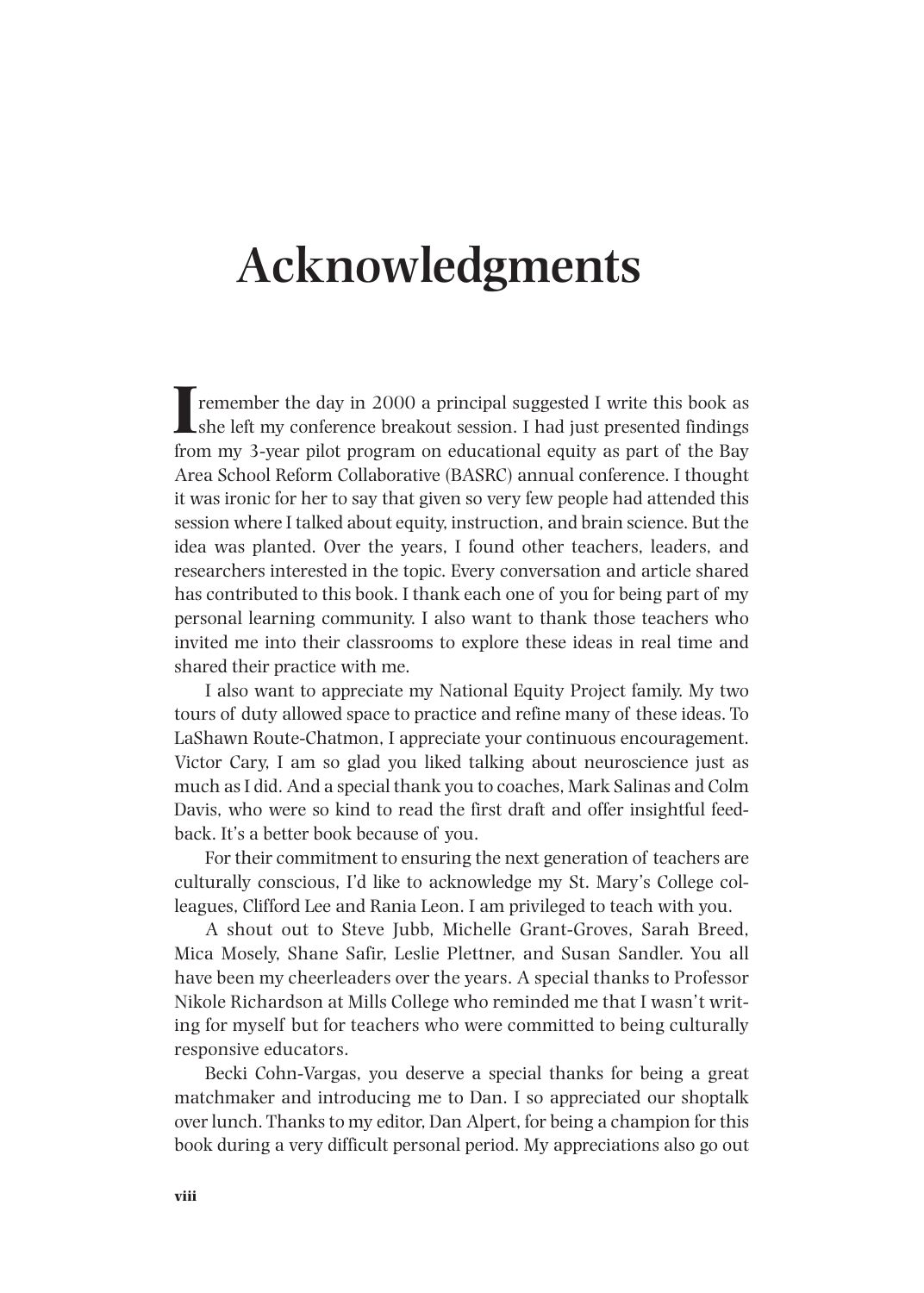to Kimberley Greenberg and Cesar Reyes for their help in getting all the pieces of the book in the right places.

There are no words to express my gratitude to my family for enduring the disruptions of daily life so I could write this book. Your encouragement has been my oxygen. Last but not least, I want to thank William, my spouse and partner in life. Thirty years ago when we formed our partnership you promised I'd never have to sacrifice my own identity and dreams. This book is living proof of that promise. Thank you.

### **PUBLISHER'S ACKNOWLEDGMENTS**

Corwin gratefully acknowledges the contributions of the following reviewers:

Marsha Basanda Fifth Grade Teacher Greenville County Schools, Monarch Elementary Simpsonville, SC

Charla Bunker Literacy Specialist Great Falls Public Schools Great Falls, MT

Marcia Carlson Sixth Grade Teacher Crestview Elementary School Clive, IA

Becki Cohn-Vargas Director, Not In Our School The Working Group Oakland, CA

Jennifer Craft Staff Development Teacher Montgomery Blair High School Silver Spring, MD

Rick DuVall Executive Director Central Florida Education Consortium Orlando, FL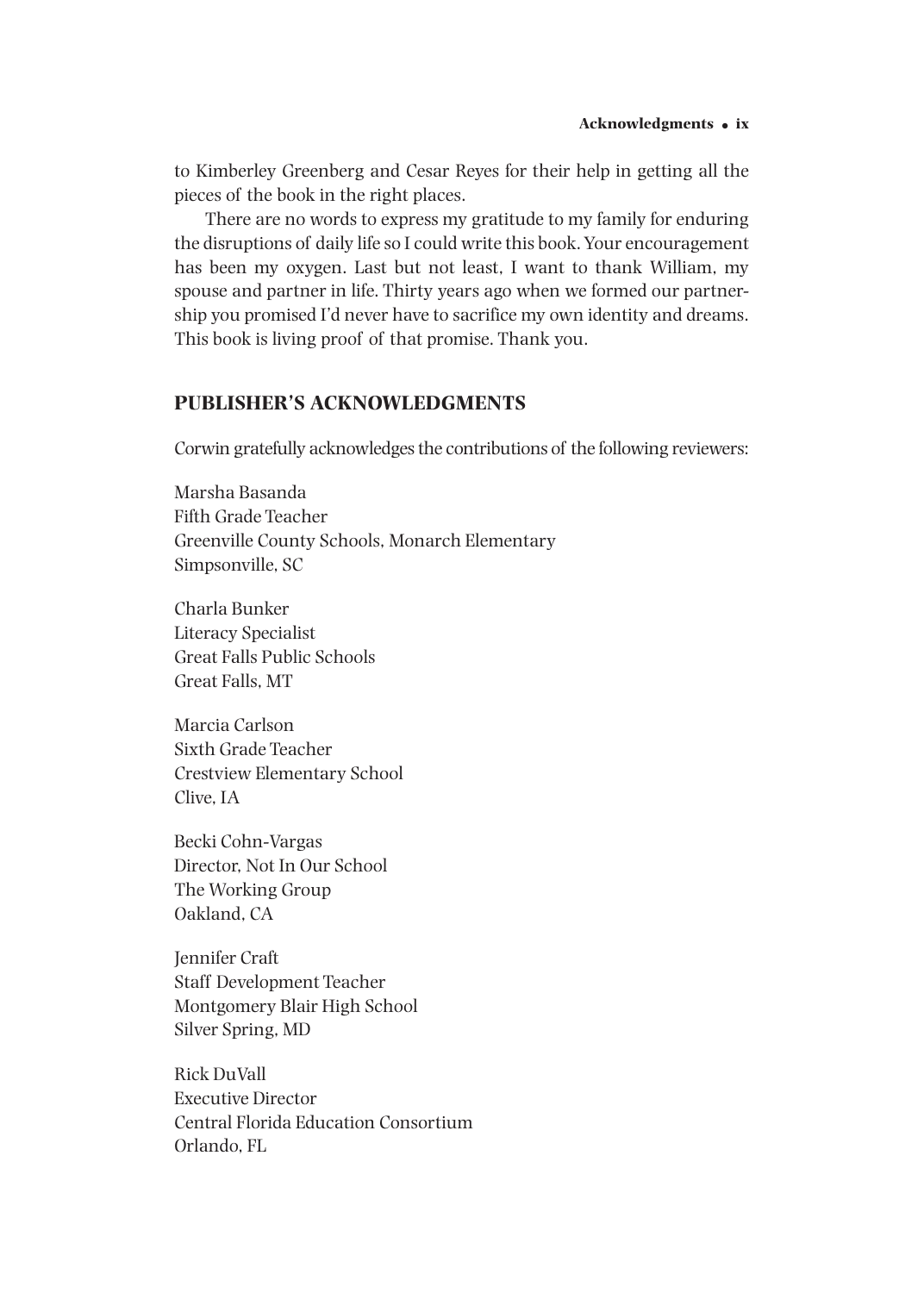### **x** • **Culturally Responsive Teaching and The Brain**

Susan Leeds Educator Howard Middle School Orlando, FL

Kathleen Linehan Grambling Clinical Psychologist/School Psychologist Private Practice Stone Ridge, NY

Charlene Lui Director, Educational Equity Granite School District Salt Lake City, UT

Ready for Rigor Robert Sautter Kindergarten Classroom Teacher LR Flynn Elementary School, SFUSD San Francisco, CA

Ava Maria Whittemore Minority Achievement Coordinator Frederick County Public Schools Frederick, MD